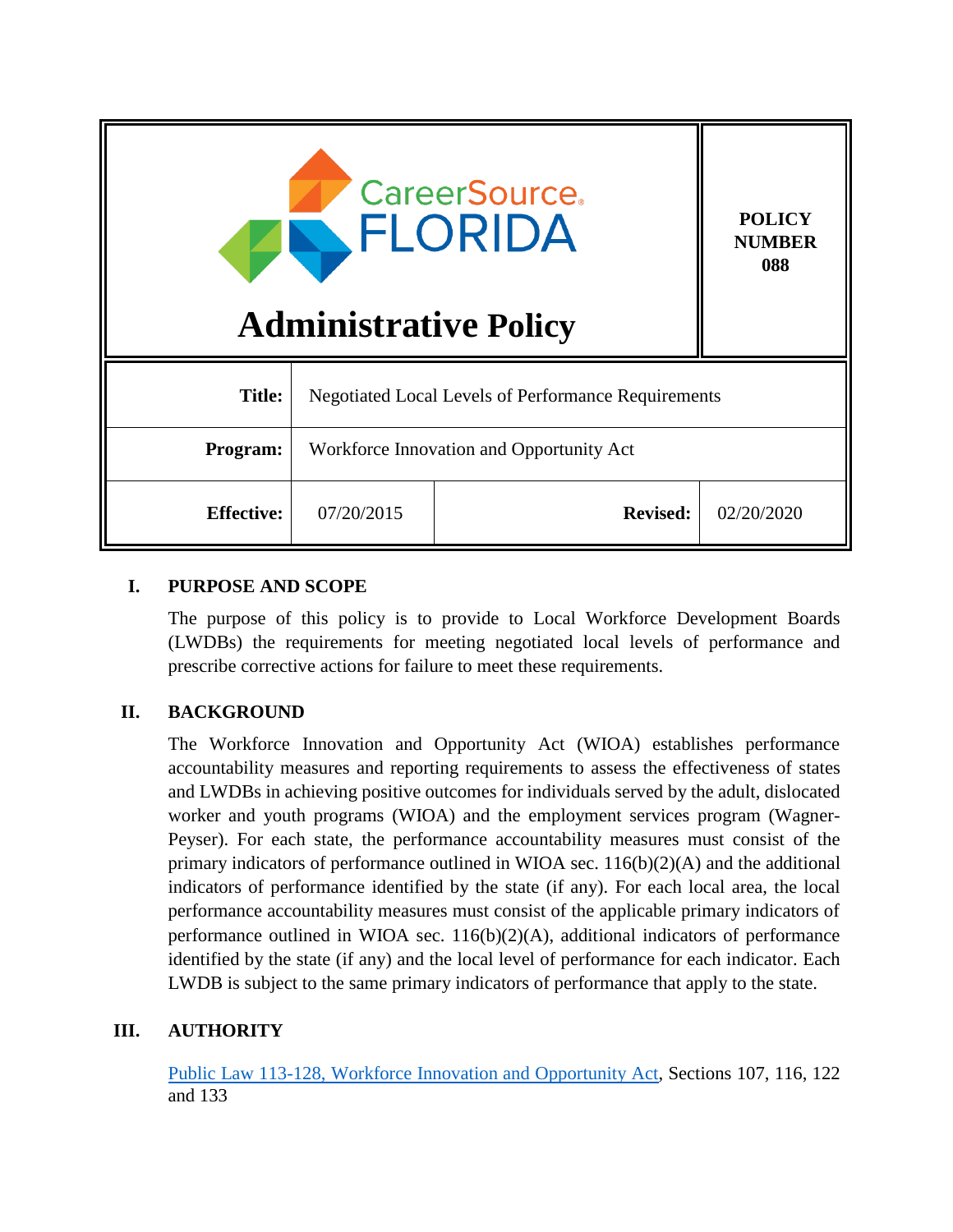20 Code of Federal Regulations (CFR), [Parts 463.220](https://www.govinfo.gov/content/pkg/CFR-2019-title20-vol2/xml/CFR-2019-title20-vol2.xml) and [677](https://www.govinfo.gov/content/pkg/CFR-2019-title20-vol4/xml/CFR-2019-title20-vol4.xml)

[Sections 445.004](http://www.leg.state.fl.us/Statutes/index.cfm?App_mode=Display_Statute&URL=0400-0499/0445/Sections/0445.004.html) and [445.007,](http://www.leg.state.fl.us/statutes/index.cfm?App_mode=Display_Statute&URL=0400-0499/0445/Sections/0445.007.html) Florida Statutes

### **IV. POLICIES AND PROCEDURES**

#### **A. Negotiations and Adjustment Factors**

LWDBs, Chief Local Elected Officials (CLEOs) and the Governor are required to negotiate and reach an agreement on local levels of performance based on the state negotiated levels of performance established under WIOA sec. 116(b)(3)(A). In negotiating the local levels of performance, adjustments shall be made for the expected economic conditions and characteristics of participants to be served by the LWDB using the statistical adjustment model developed pursuant to WIOA sec. 116(b)(3)(A)(viii). In addition, the negotiated local levels of performance applicable to a program year must be revised to reflect the actual economic conditions experienced and the characteristics of the populations served by the LWDB during such program year using the statistical adjustment model.

Negotiations for local levels of performance will be conducted every two years and will commence following the completion of the state's negotiations with the United States Department of Labor.

#### **B. Required Threshold for Meeting Local Levels of Performance**

For each performance indicator, an LWDB is determined to have met the standard if its performance is at or above 90 percent of the negotiated standard. Annual performance reports are available approximately 45 days after the end of the fourth quarter of a program year.

#### **C. Annual Performance Review Meeting**

The Department of Economic Opportunity (DEO) will meet with each LWDB annually to review the local area's performance outcomes as required by Chapter 445.007(3), F.S. During this meeting, DEO will communicate the performance standing for the program year (for each performance indicator), as well as provide a summary of programmatic and fiscal monitoring report findings.

#### **D. Failure to Meet Local Levels of Performance**

If an LWDB fails to meet the negotiated local levels of performance in any program year, technical assistance will be provided. The technical assistance may include:

- 1. Assistance in the development of a performance improvement plan;
- 2. The development of a modified local plan; or
- 3. Other actions designed to assist the LWDB in improving performance.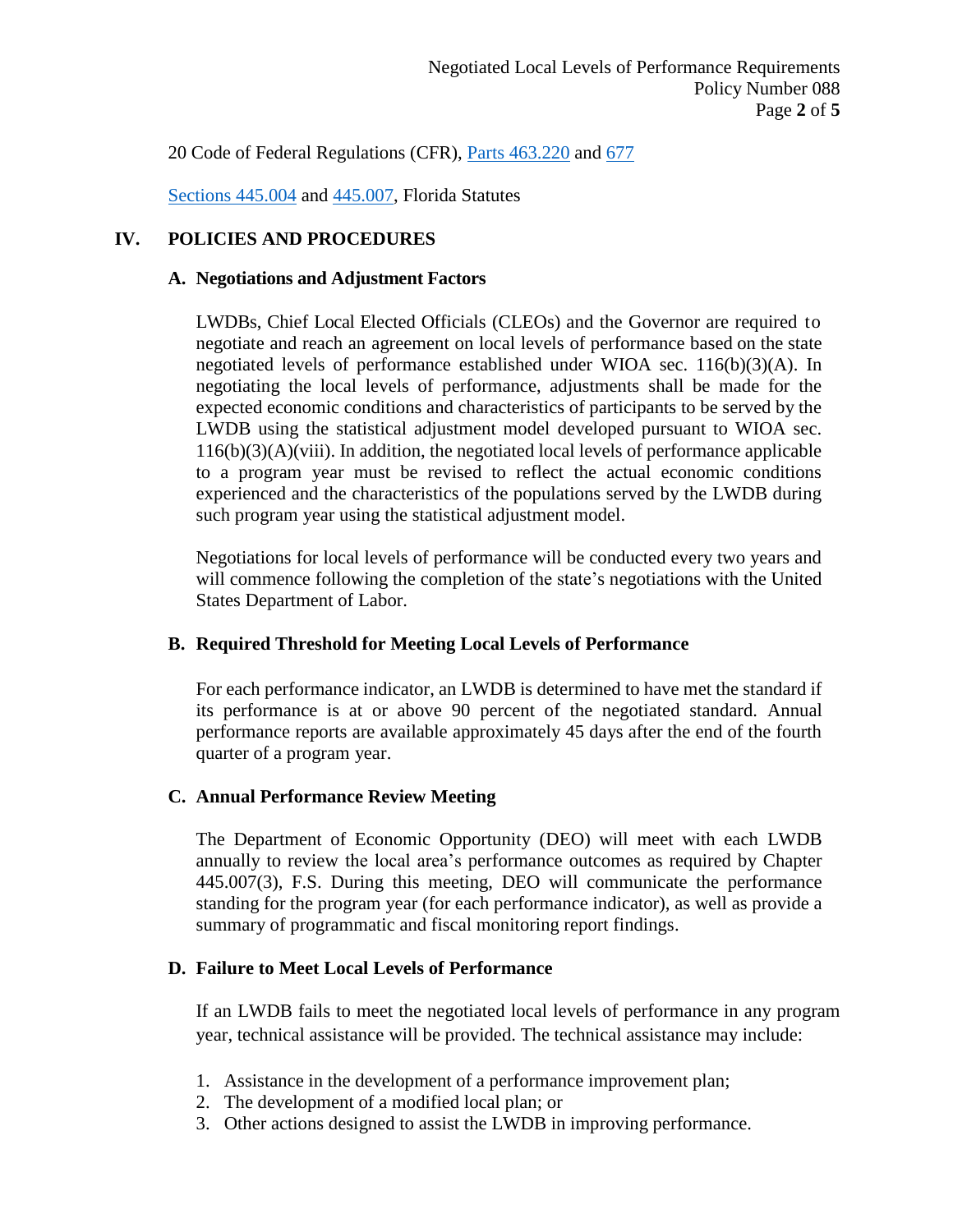When providing technical assistance, DEO will take into consideration extenuating circumstances and/or variables not within the LWDB's control that may have impacted local performance when determining whether an LWDB failed to meet local performance standards, such as:

- 1. Natural disasters that impacted local program operations;
- 2. State and/or local economic and labor market conditions; and
- 3. Mass lay-offs in the local area that may have impacted elements of local performance.

### **Performance Improvement Plans**

If it is determined that technical assistance will be provided to an LWDB in the form of assistance in the development of a performance improvement plan (PIP), consideration will be given to the extent and nature of the identified opportunity to improve. The LWDB and DEO will develop and implement the PIP. Progress on the implementation of LWDB Performance Improvement Plans is evaluated by DEO.

For less serious failures to meet negotiated local levels of performance, examples of PIP elements include, but are not limited to:

- 1. Develop and implement a mandatory staff training plan that describes how the training helps to correct identified programmatic deficiencies and an assurance the training will be executed within the first three months of the PIP. Once the mandatory staff training is executed, the LWDB shall provide supporting documentation to DEO that the mandatory training has been executed, including verification that all relevant staff received the mandatory training.
- 2. Participate in one or more mandatory technical assistance activities provided in the deficient areas. The LWDB is required to provide a report on when and how recommendations/suggestions resulting from participation in the technical assistance activities will be incorporated into the LWDB's local operating procedures/program processes.
- 3. Complete monthly self-assessment reviews and submit summary reports to DEO for the duration of the PIP.
- 4. Conduct quarterly performance status meetings with DEO for the duration of the PIP.
- 5. Develop internal review processes to evaluate implementation of revised processes and policies and provide reports to DEO as part of the quarterly review.

For more serious failures to meet negotiated local levels of performance, examples of PIP elements include, but are not limited to: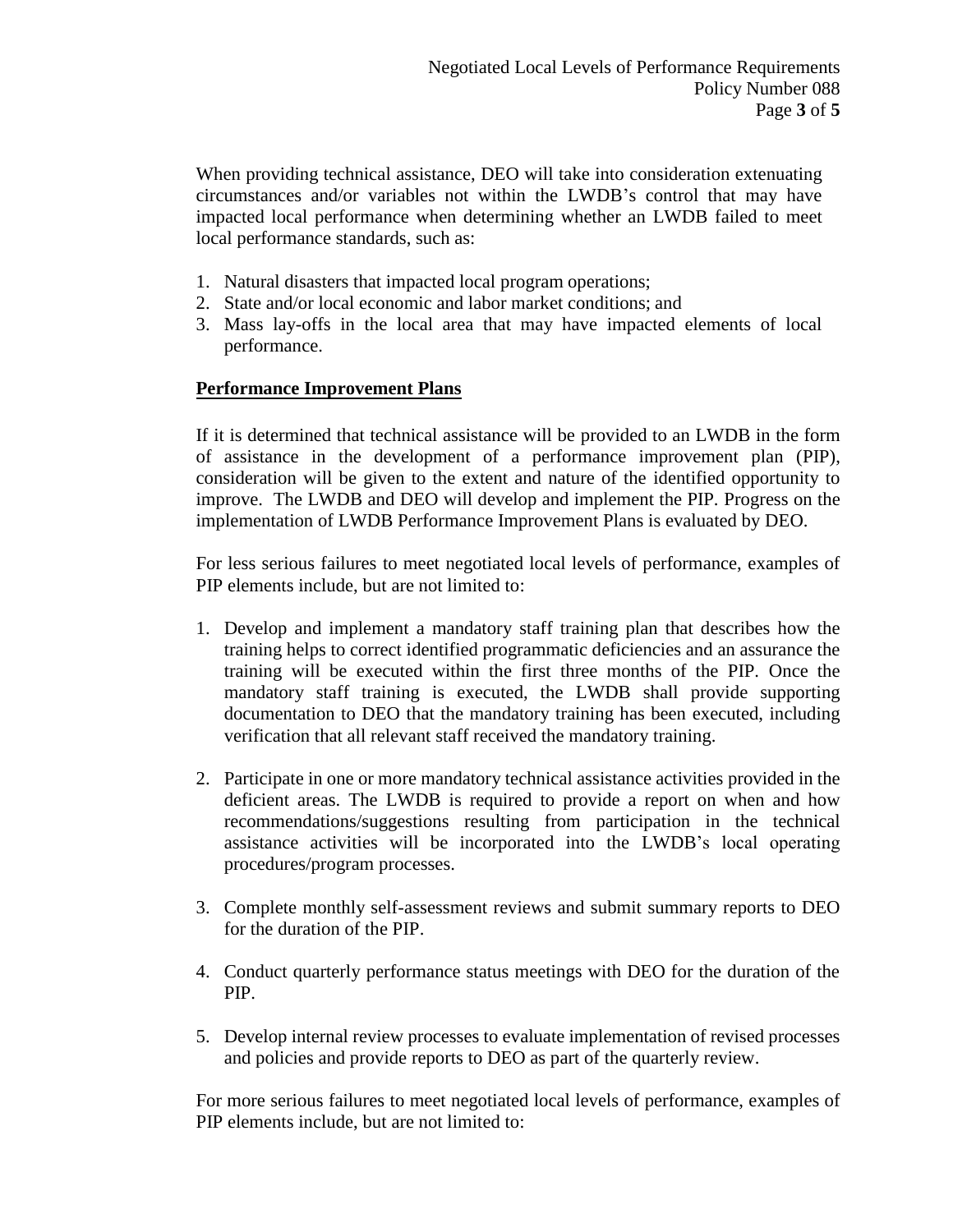- 1. Require the LWDB to assemble a team of experts or a workgroup to identify systemic issues that may have resulted in failure to meet performance. Using the workgroup's findings, develop local board approved strategies to address areas of poor performance that include benchmarks, timelines with achievement/performance improvement milestones, and performance indicators to measure quarterly performance improvements.
- 2. Submit a modified local plan that accurately reflects the revised direction for the local board.
- 3. Disqualify the LWDB for performance incentives.

DEO will review the LWDB's performance improvement efforts quarterly to determine if sufficient progress is being made towards achieving acceptable performance. DEO will evaluate and verify all reports submitted by the LWDB and make the following determinations regarding the status of the LWDB's PIP:

- 1. **PIP Closure** an LWDB that has satisfactorily achieved performance standards through corrective action will be considered compliant and the PIP will be closed.
- 2. **Continuance** The LWDB has not satisfactorily achieved performance compliance; however, is showing improvement. The LWDB will be required to continue to work towards performance compliance under the original PIP conditions.
- 3. **Continuance with Modifications** The LWDB has not satisfactorily achieved performance compliance and will remain on a PIP; however, modifications will be made to promote compliance efforts.
- 4. Engage in sanctions as prescribed in [Administrative Policy](http://www.floridajobs.org/docs/default-source/lwdb-resources/policy-and-guidance/guidance-papers/2020-guidance-papers/adminpolicy104_-sanctionslwdbsfailmeetfed-statestds---final.pdf?sfvrsn=858143b0_2) 104, Sanctions for Local [Workforce Development Boards' Failure to Meet Federal and State Standards.](http://www.floridajobs.org/docs/default-source/lwdb-resources/policy-and-guidance/guidance-papers/2020-guidance-papers/adminpolicy104_-sanctionslwdbsfailmeetfed-statestds---final.pdf?sfvrsn=858143b0_2)

#### **Sanctions**

If an LWDB fails to meet the adjusted levels of performance for the same primary indicator of performance for a third consecutive program year, corrective action must be taken in accordance with WIOA sec.  $116(g)$  and 20 CFR 677.220, as further prescribed in Administrative Policy [104, Sanctions for Local Workforce Development](http://www.floridajobs.org/docs/default-source/lwdb-resources/policy-and-guidance/guidance-papers/2020-guidance-papers/adminpolicy104_-sanctionslwdbsfailmeetfed-statestds---final.pdf?sfvrsn=858143b0_2)  [Boards' Failure to Meet Federal and State Standards.](http://www.floridajobs.org/docs/default-source/lwdb-resources/policy-and-guidance/guidance-papers/2020-guidance-papers/adminpolicy104_-sanctionslwdbsfailmeetfed-statestds---final.pdf?sfvrsn=858143b0_2) The corrective action must include the development of a reorganization plan in consultation with the Governor.